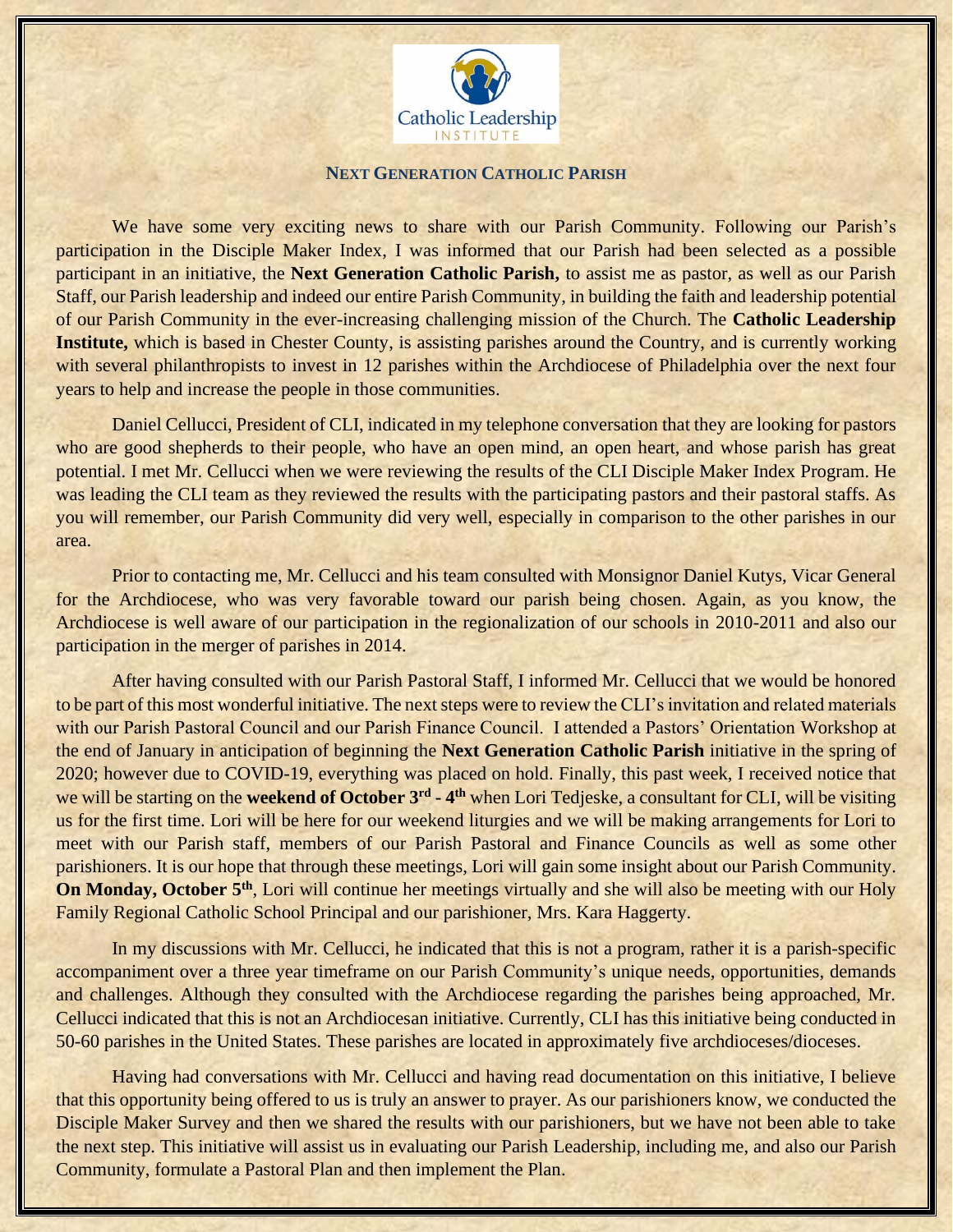To be clear, the **Next Generation Catholic Parish** is not a program and it is not an Archdiocesan initiative. Although it has the permission and indeed the support of the Archdiocese of Philadelphia, this is an independent initiative being offered to several parishes within the Archdiocese as a pilot, with perhaps some other parishes being invited at a later time. The **Next Generation Catholic Parish** is an initiative sponsored by and mentored by the Catholic Leadership Institute

We begin by acknowledging some very disturbing facts about parish life today throughout the United States. According to CLI, the disturbing facts regarding Catholics and their practice of their faith are as follows:

60-70% no longer practice their faith; 13% attend Mass once or twice a month; 10% attend Mass weekly, mostly out of habit; 7% are highly engaged with their faith.

With these statistics in mind, we can readily see that nationally only approximately 30% of Catholics are attending Mass sometime throughout a given month. Here at St. Frances Cabrini Parish, our attendance rate is actually much less. Before the pandemic, our attendance rate was only 22%. Since the pandemic, our attendance rate is only12%. With these statistics, we have much work to do. The challenge before us is certainly formidable but not impossible. We want to do more than just survive; we want to thrive as a Community of faithful Catholics.

Having personally witnessed the ever-decreasing level of participation over the last 30 to 40 years and especially the rapid decrease in the last few years, I am not surprised at some other alarming national statistics as follows:

Catholic marriages are down 55% since 1990;

1 in 5 children baptized do not receive their First Holy Communion;

2 in 5 children baptized do not receive the Sacrament of Confirmation;

85% of children confirmed stop practicing their faith by age 21.

91% of children will be leaving the Catholic Church.

These are alarming statistics for the Church in the United States. Our own experience here at St. Frances Cabrini is even more troubling. Marriages and baptisms have drastically decreased in the last 29 years. In 1990, there were 58 marriages and in 2019, there were only six marriages. This is a decrease of 90%. In 1990, there were 169 baptisms and in 2019, there were only 24 baptisms. This is an 86% decrease. Given the current state of affairs here at St. Frances Cabrini, we are blessed to be afforded this special opportunity to do something. Not every parish is being given this special gift of being mentored at this time. For the good of the Church, and especially for the good of our children and grandchildren and future generations, this is the time for our churchgoing parishioners to become fully engaged in the Next Generation Catholic Parish initiative. As a parish community, let us praise and thank God for this unique opportunity to assess where we are today, and where we want to be in five years and beyond.

The Catholic Leadership Institute was founded almost 30 years ago. As highlighted on their website at [www.catholicleaders.org:](http://www.catholicleaders.org/)

"Catholic Leadership Institute was founded in 1991 by a successful Catholic businessman, Tim Flanagan, on the simple vision that God's gift to us is our potential, and what we do with it is our gift back to God. Tim saw all of the money and resources being invested into leaders in the corporate world, academia, and the military, and asked the question: *why not for the Catholic Church?* Nothing is more important or deserving of our support that deserves the best in leadership development and training than our Church."

With this vision, the Catholic Leadership Institute has been expanding their ministry within the Church, first beginning with young people, and then offering their services to priests, bishops, diocesan and Archdiocesan staffs, and more recently to parishes, such as our own St. Frances Cabrini Parish.